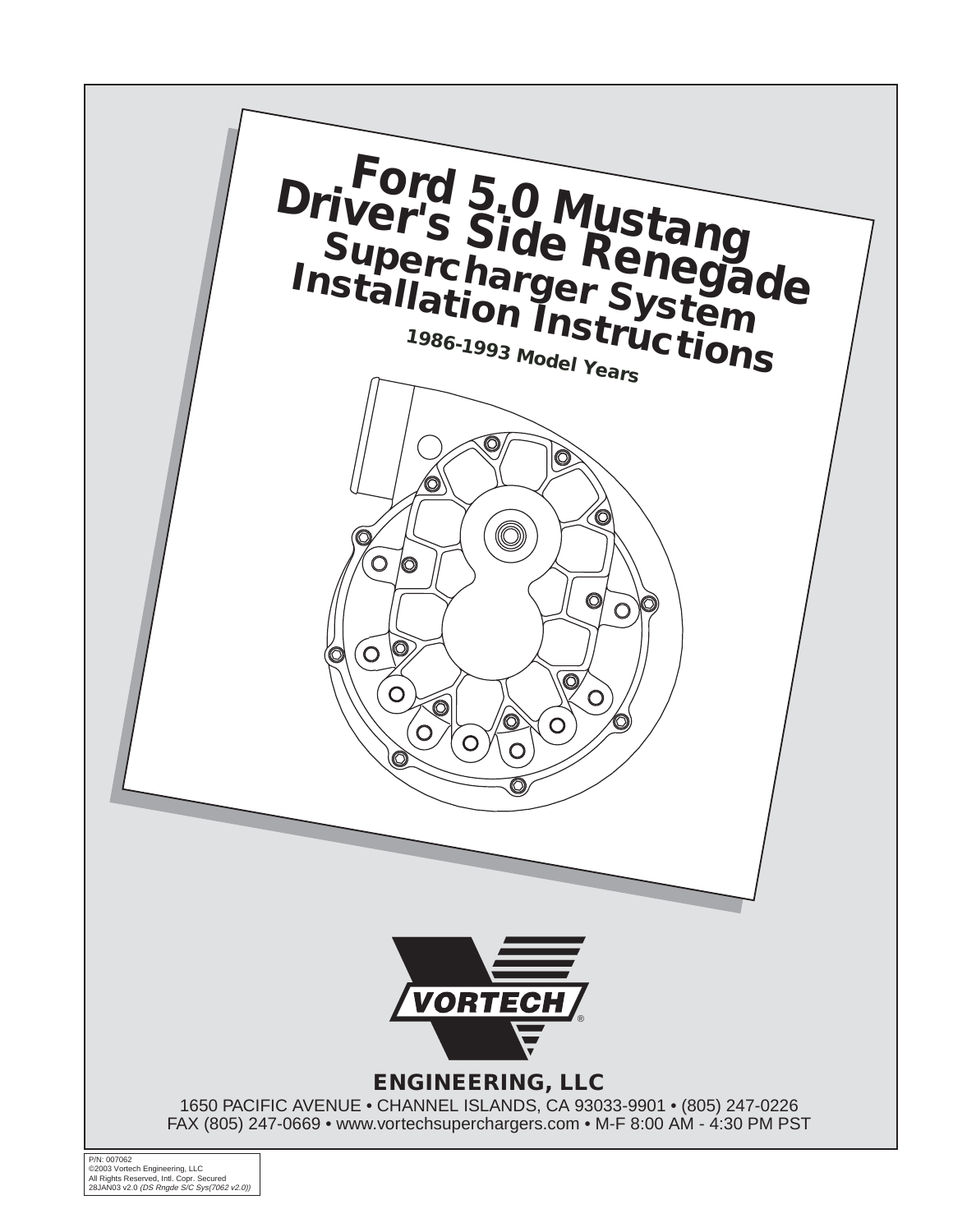## **FOREWORD**

Proper installation of this supercharger kit requires general automotive mechanic knowledge and experience. Please browse through each step of this instruction manual prior to beginning the installation to determine if you should refer the job to a professional installer/technician. Please call Vortech Engineering for installers in your area.

#### **© 2003 VORTECH ENGINEERING, LLC**

All rights reserved. No parts of this publication may be reproduced, transmitted, transcribed, or translated into another language in any form, by any means without written permission of Vortech Engineering, LLC.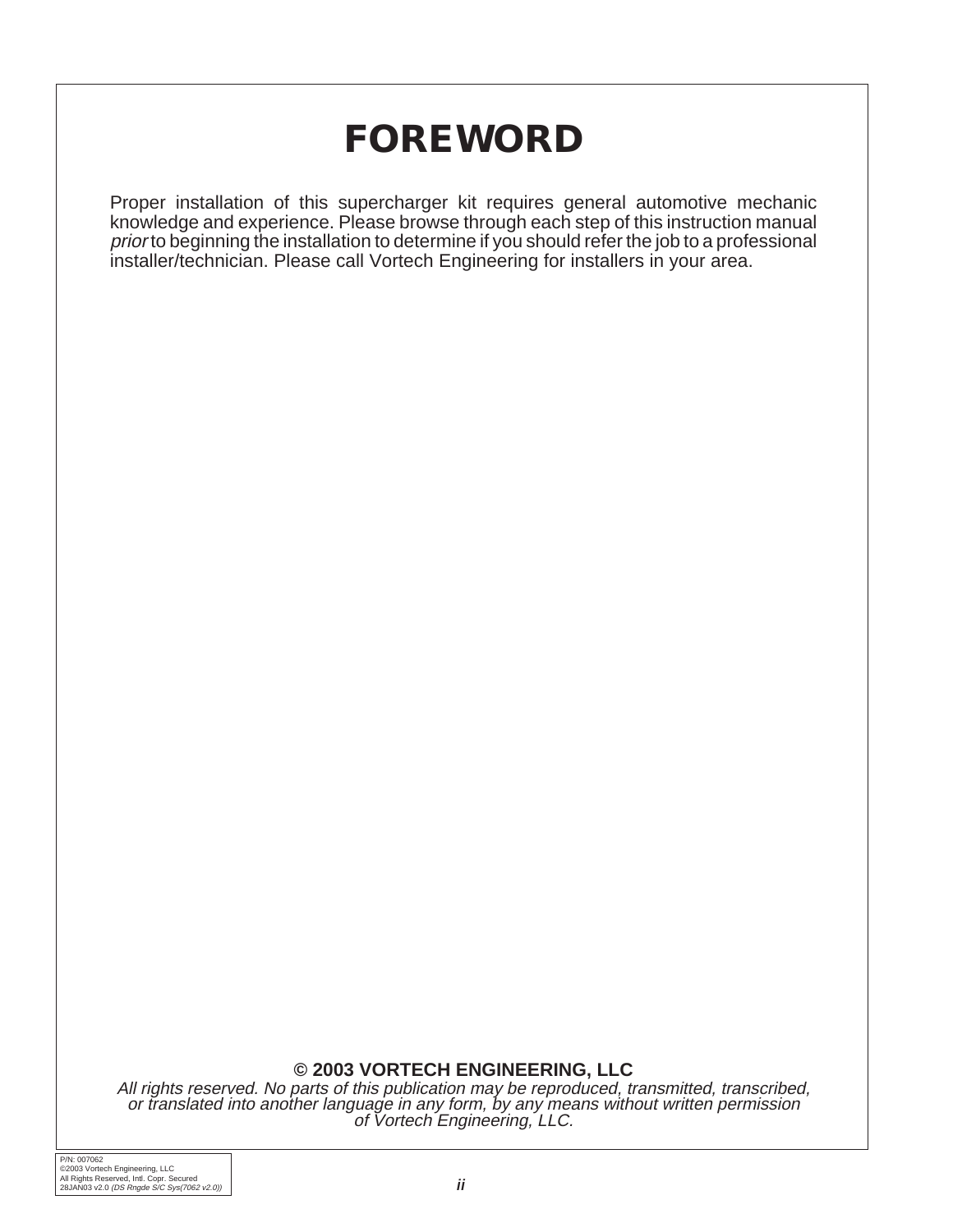# **TABLE OF CONTENTS**

| $\mathbf{1}$       |  |  |  |  |  |
|--------------------|--|--|--|--|--|
| 2.                 |  |  |  |  |  |
| 3.                 |  |  |  |  |  |
| $\boldsymbol{4}$ . |  |  |  |  |  |
| 5.                 |  |  |  |  |  |
| 6.                 |  |  |  |  |  |
| 7.                 |  |  |  |  |  |
| 8.                 |  |  |  |  |  |
| 9.                 |  |  |  |  |  |
| 10.                |  |  |  |  |  |
| 11                 |  |  |  |  |  |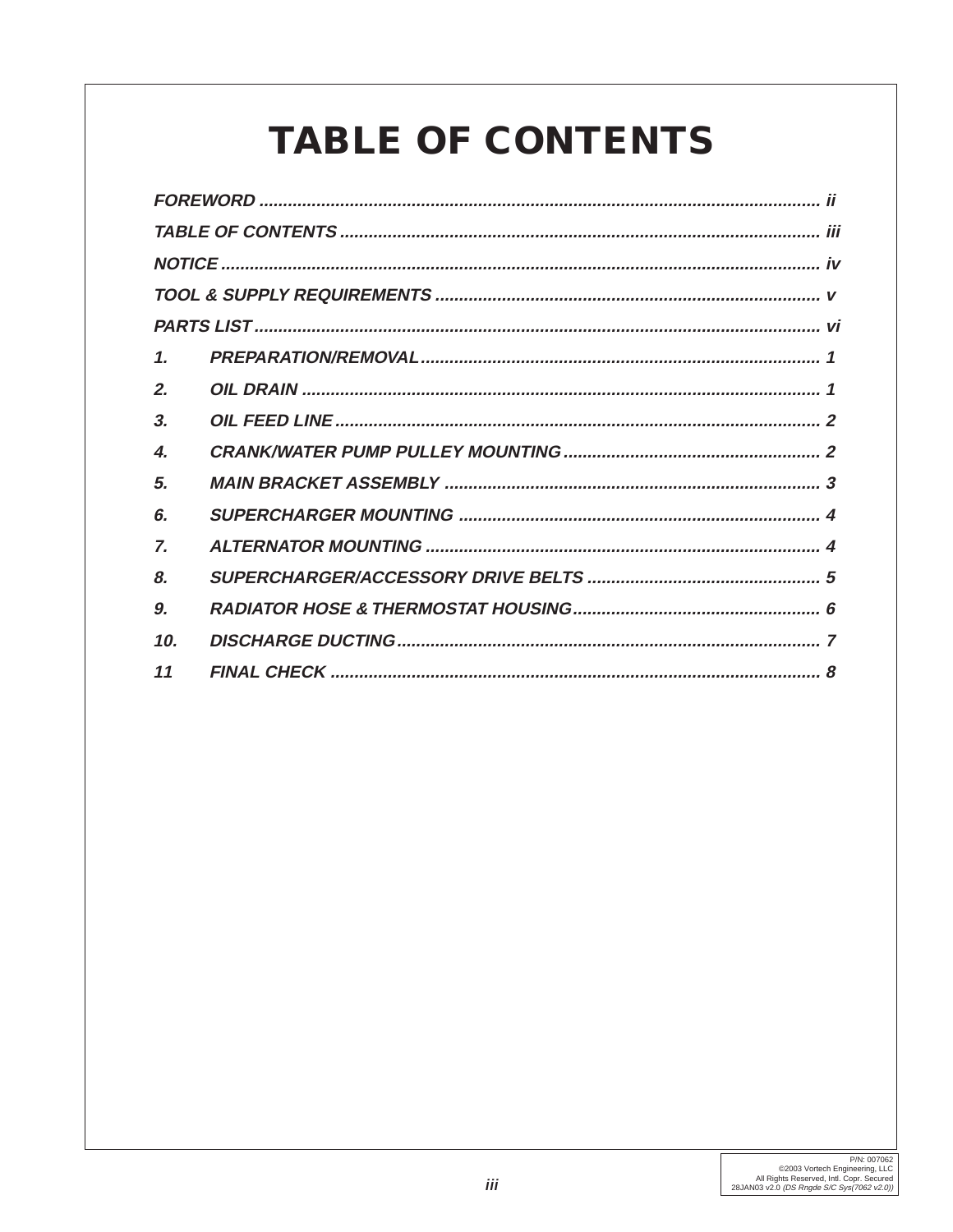# **NOTICE**

This product is protected by state common law, copyright and/or patent. All legal rights therein are reserved. The design, layout, dimensions, geometry, and engineering features shown in this product are the exclusive property of Vortech Engineering, Inc. This product may not be copied or duplicated in whole or part, abstractly or fundamentally, intentionally or fortuitously, nor shall any design, dimension, or other information be incorporated into any product or apparatus without prior written consent of Vortech Engineering, Inc.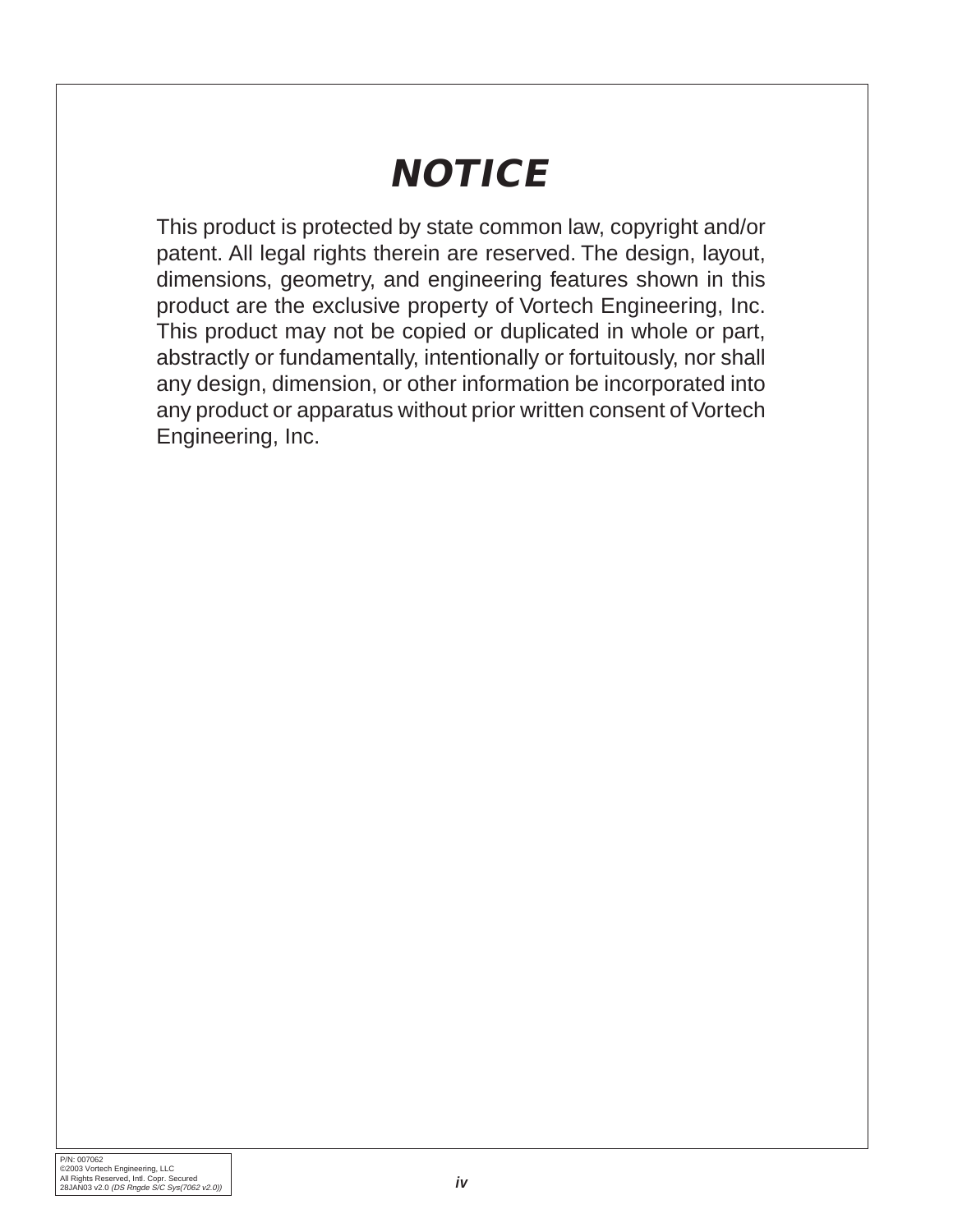## **1986 - 1993 Ford 5.0 Mustang Driver's Side Renegade Supercharger System 4FA218-110/118**

**THIS PRODUCT IS NOT FOR A FIRST TIME VORTECH USER.** These products are intended for racing use **ONLY** by professional racers/installers. These packages were designed for "off-road" racing use only and are not legal for "public highway" use. Installation of this package requires a trunk mounted battery and removal of all factory front engine accessories with their related bracketry.

This product is intended for use on healthy, well maintained racing engines. It is recommended by Vortech that an aftermarket (SVO) high strength engine block and cylinder heads (TFS, Edelbrock, World Products, etc.) be used. An "O-ringed" cylinder head-to-block seal is also suggested. Installation on a worn-out or damaged engine is not recommended and may result in failure of the engine as well as the supercharger.

**Before beginning this installation, please read through this entire instruction booklet and the Vortech Race Supercharger System Owner's Manual. Other available pieces designed for use:**

| 2A038-285 | Renegade Profile, ø2.85 |
|-----------|-------------------------|
| 2A038-300 | Renegade Profile, ø3.00 |
| 2A038-315 | Renegade Profile, ø3.15 |

**To determine the proper supercharger pulley(s), use this formula:\***

 $\frac{1}{\sqrt{2\pi}}$  crank pulley diameter  $\sqrt{2 \times 3.45 \times 2.45}$  x max. engine rpm = impeller speed supercharger pulley diameter

#### **Vortech Crank/Supercharger Support Strut:\*\* 4FA110-020**

- **•** Reduces crank snout side-loading. (Places the supercharger load onto the crankshaft main bearing centerline and cancels out the load generated by the drive belt between the crank and supercharger pulleys.)
- Reduces supercharger input bearing load and wear.
- **•** Eliminates the possibility of supercharger plate flex.
- **\*** Refer to the Vortech racing supercharger system owner's manual for each individual supercharger's specifications.
- Not required for kit function although strongly recommended by Vortech.

#### **TOOL & SUPPLY REQUIREMENTS**

- **•** 3/8" socket and drive set: SAE & metric
- **•** 1/2" socket and drive set: SAE & metric
- **•** 1/2" breaker bar and 4" extension
- **•** 3/8" NPT tap, 3/8-16 tap & handle
- **•** Adjustable wrench

X

- **•** Open end wrenches: 3/8", 7/16", 1/2", 9/16" 18mm, 19mm
- **•** Center punch and a 5/8" tapered punch
- **•** 5 quarts SF rated quality engine oil
- **•** Oil filter and wrench
- **•** Large screwdriver or pry bar
- **•** Flat #2 screwdriver
- **•** Phillips #2 screwdriver
- **•** Heavy grease
- **•** Silicone sealer

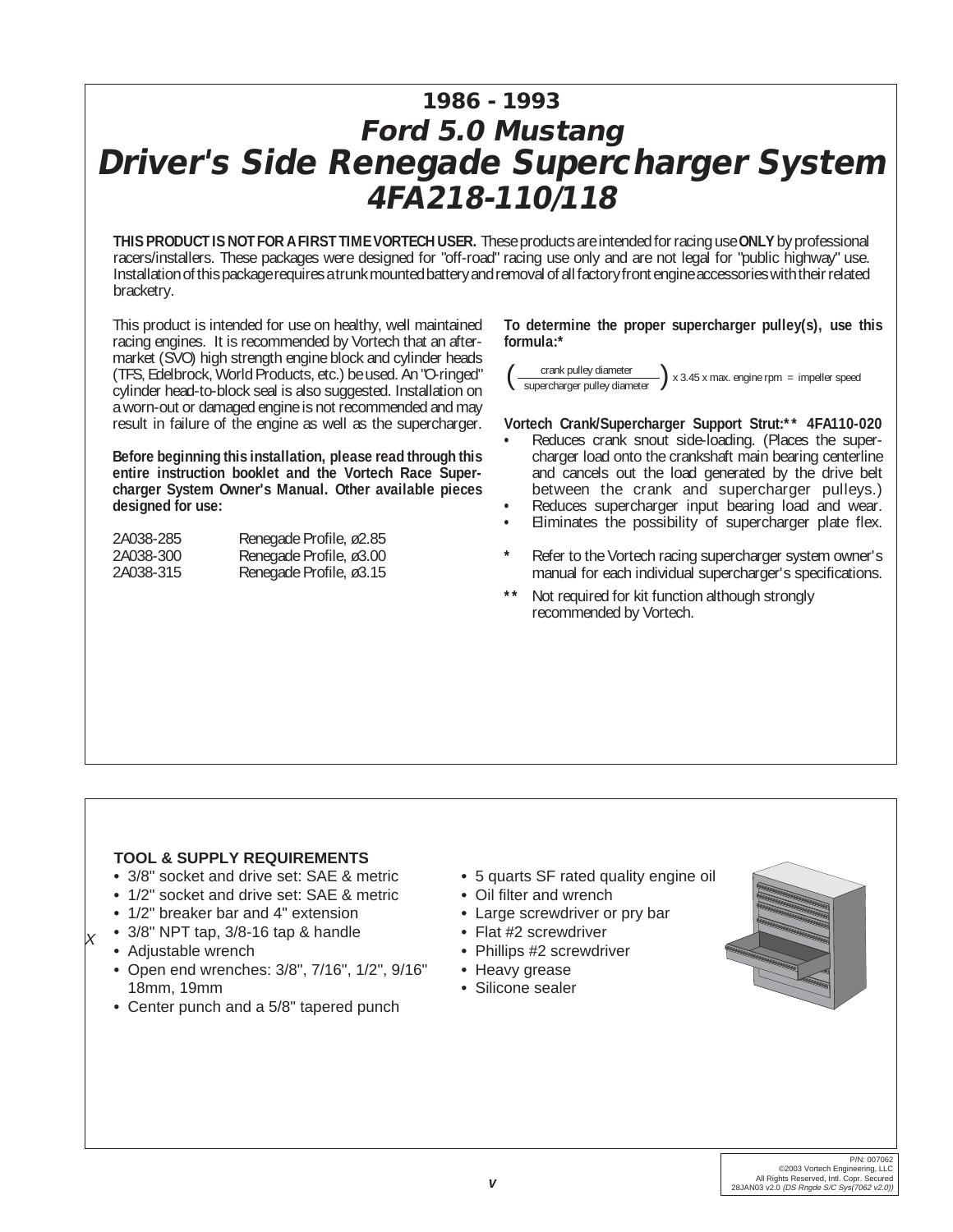

## **Driver's Side Renegade Supercharger System Part No. 4FA218-110/118 PARTS LIST**

**IMPORTANT:** Before beginning installation, verify that all parts are included in the package. Report any shortages or damaged parts immediately.

| <b>Part Number</b>      | <b>Description</b>                                          | Quantity       | <b>Part Number</b>     | <b>Description</b>                          | Quantity |
|-------------------------|-------------------------------------------------------------|----------------|------------------------|---------------------------------------------|----------|
| 2A158-040               | <b>S/C V-7 YS</b>                                           | 1              | 7C012-020<br>7J012-092 | M12 x 1.75 x 20mm Pltd<br>12mm Washer, Flat | 3<br>3   |
| 4FP130-011              | <b>OIL FEED/DRAIN ASSY</b>                                  | 1              | 4FA111-051             | <b>ALT. BRKT ASSY. DSIDE RENEGADE</b>       | 1        |
| 4FP130-026              | Oil Feed Line Assy                                          | 1              | 4FP010-011             | Bracket, Alternator                         | 1        |
| 7P250-121               | 1/4 NPT Steel Nipple                                        | 1              | 4FP015-020             | Alter.Stay, Lower                           | 1        |
| 7P250-122               | 1/4 Pipe Thrd AN 917                                        | 1              | 4FP015-010             | Alter.Stay, Upper                           | 1        |
| 7P250-120               | 1/4 NPT Pipe Plug                                           | 1              | 7A375-100              | 3/8-16 x 1 G5 HXHD Plt                      | 2        |
| 7P125-103               | -4 x 45° Male Elbow                                         | 1              | 7A312-100              | 5/16-18 x 1 HXCS GR5P                       | 2        |
| 7P250--36               | -4 Flare To 1/4 NPT                                         | 1              | 7K375-040              | 3/8 AN 960 Flat Washr                       | 7        |
| 4FP114-023              | <b>RADIATOR HOSE ASSY</b>                                   | 1              | 7K312-001              | 5/16 AN Washer                              | 6        |
| 4FP020-011              | 45° Thermostat                                              | 1              | 7K437-001              | 7/16" AN Washer                             | 1        |
| 4FP040-050              | <b>Thermostat Gasket</b>                                    | 1              | 7F375-016              | 3/8-16 HX Nut                               | 1        |
| 4FP014-011              | <b>Radiator Pipe</b>                                        | 1              | 7J375-044              | 3/8 SAE Washer, Pltd                        | 1        |
| 7R002-020               | #20 Goldseal Hose Clamp                                     | 3              | 7A437-550              | 7/16 x 5-1/2" Bolt                          | 1        |
| 7A312-100               | 5/16-18 x 1 HXCSGR5P                                        | 2              | 7A375-525              | $3/8 \times 5 - 1/4$ Bolt                   | 2        |
| 7K213-001               | 5/16 AN Washer                                              | $\overline{2}$ | 7A375-325              | 3/8 x 3-1/4" Bolt                           | 1        |
| 7R002-024               | #24 Goldseal Hose Clamp                                     | 1              | 4FA017-071             | Renegade Brkt Spacer                        | 1        |
|                         |                                                             |                |                        |                                             |          |
| 8E018-300               | <b>PULLEY PACKAGE, RENEGADE</b>                             | 1              |                        |                                             |          |
| 2A038-300               | S/C Pulley 3.00" 8 Groove                                   | 1              |                        |                                             |          |
| 7A375-158               | 3/8-16 x 1/5" SOC HD GR8 Pltd                               | 4              |                        |                                             |          |
| 7K375-040               | 3/8 AN 960 Flat Washer                                      | 4              |                        |                                             |          |
| 7L375-075               | 3/8 Lock Washer                                             | 4              |                        |                                             |          |
| 4FA018-027              | 4.75" 8.0" 8Gv Crank Pulley                                 | 1              |                        |                                             |          |
| 7U100-070               | Key, 3/16 x 3/16 x 7/8                                      | 1<br>1         |                        |                                             |          |
| 4FA111-042              | S/C Belt Tensioner Assy, H.O.                               | 1              |                        |                                             |          |
| 2A048-565               | Belt, 5080565-DAYCO "94 2.95"                               | 1              |                        |                                             |          |
| 2A040-011<br>7B375-125  | <b>Pulley Retainer S/C</b><br>3/8 24 x 1-1/4 HX CLS         | 1              |                        |                                             |          |
|                         |                                                             | 1              |                        |                                             |          |
| 7K375-040               | 3/8 AN 960 Flat Washer Plated                               |                |                        |                                             |          |
| 4FA111-071              | <b>MTG BRKT. ASSY DSIDE</b>                                 | 1              |                        |                                             |          |
| 4FP011-021              | Mounting Brkt. Mach                                         | 1              |                        |                                             |          |
| 7A375-100               | 3/8-16 x 1 G5 HXHD Plt                                      | 9              |                        |                                             |          |
| 7K375-040               | 3/8 AN960 Flat Washer, Plated                               | 17             |                        |                                             |          |
| 7K437-001               | 7/16" AN Washer                                             | 2              |                        |                                             |          |
| 7A437-750               | 7/16-14 x 7.25 HXHD GR8                                     | $\overline{2}$ |                        |                                             |          |
| 4GF016-160              | Pulley, Idler-Ribbed                                        | 1              |                        |                                             |          |
| 2A017-017               | Spacer, ACC Idler 5.0 Rngd                                  | 1              |                        |                                             |          |
| 2A017-016               | Shrt. ACC. Idler, V-3                                       | 1              |                        |                                             |          |
| 7A375-250               | 3/8-16 x 2.5" GR5 HX                                        | 1              |                        |                                             |          |
| 4FA017-061              | Brkt Spacer, Renegade S/C                                   | 1              |                        |                                             |          |
| 7A437-300               | 7/16-14 x 3.00 SHCS GR8                                     | 1              |                        |                                             |          |
| 4FA010-051              | Mntg Plt, S/C, Renegade Dual                                | 1              |                        |                                             |          |
| 4FA010-061              | Suprt Plt, S/C, Renegade Dual                               | 1              |                        |                                             |          |
| 4FA017-081              | Spacer, Idler, Dual Renegade                                | 1              |                        |                                             |          |
| 7B500-240               | Arbor, S/C Tens Ply, Renegade                               | 1              |                        |                                             |          |
| 4FA116-021<br>2A017-049 | Idler Assy, 8-Rib x Ø4.0 Alum<br>Spacer A, SBChev Carb Brkt | 1<br>5         |                        |                                             |          |
| 7PA375-500              | Screw, Idler Adjust, 5.00"                                  | 1              |                        |                                             |          |
| 4PF010-031              | Brackt, Idler Adjust Screw                                  | 1              |                        |                                             |          |
|                         | 1/2-20 Hex Jam Nut GR5 Zinc                                 | 1              |                        |                                             |          |
| 7F500-020               |                                                             | 1              |                        |                                             |          |
| 4FD017-011<br>7A250-077 | Bearing Pilot, 1/2" Bore<br>1/4-20 x .75 Flat Allen GR5     | $\overline{c}$ |                        |                                             |          |
|                         | 3/8-16 x 2-3/4 HXCS G8P Zinc                                | 5              |                        |                                             |          |
| 7A375-275               |                                                             |                |                        |                                             |          |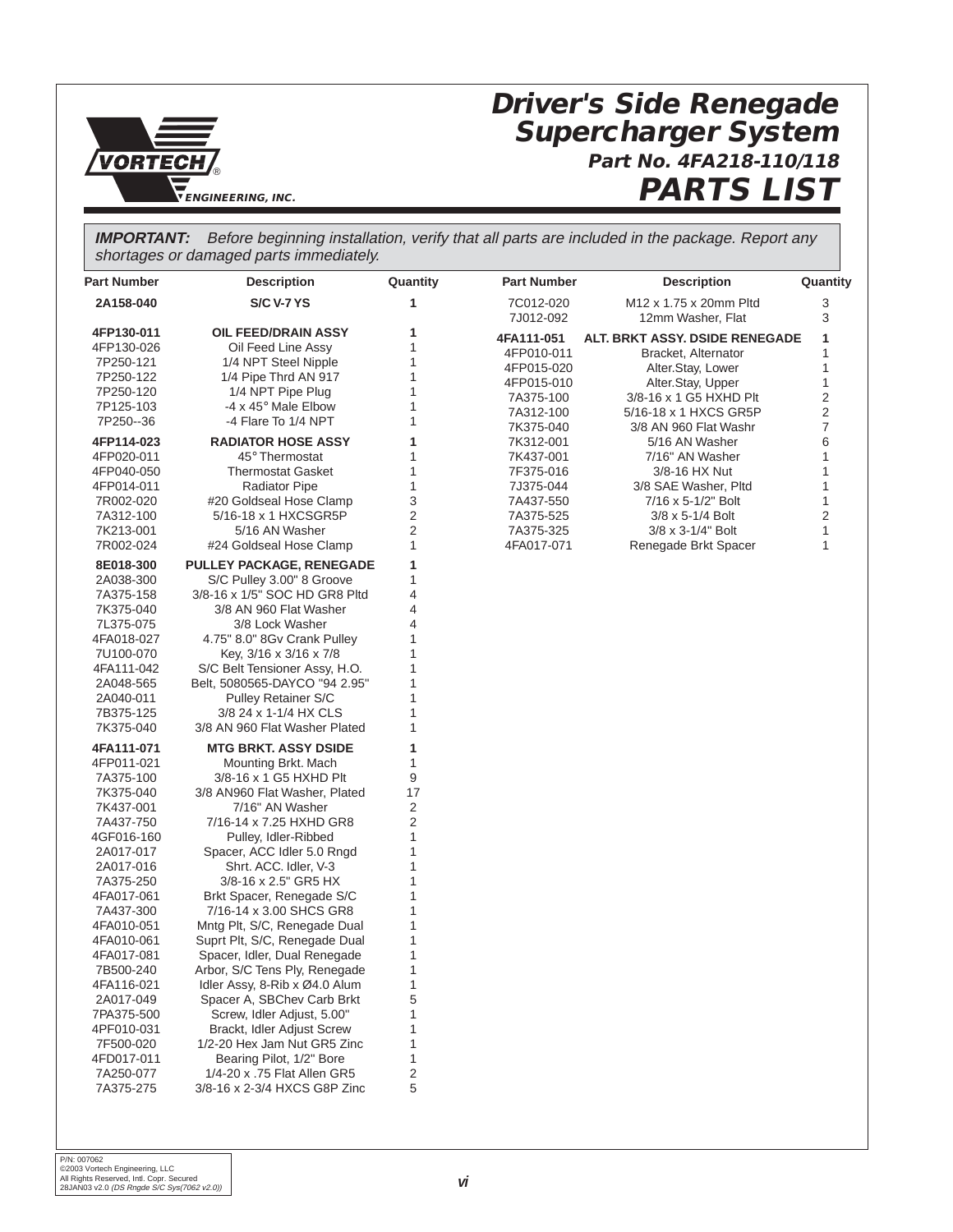#### **1. PREPARATION/REMOVAL**

- **A.** Disconnect the battery negative cable. (The battery must be relocated to the trunk in order for the system to fit properly.)
- **B.** Remove all drive belts (accessory/supercharger).
- **C.** Remove the radiator shroud, fan, upper radiator hose and thermostat housing.
- **D.** Remove all components that lead to the throttle body (tubing, air filter, etc.).
- **E.** Remove all accessories, brackets and related items from the front of the engine block and heads. Remove the crankshaft pulley. Set aside the alternator for reinstallation.

#### **2. OIL DRAIN**

- **A.** To provide an oil drain for the supercharger, it is necessary to make a hole in the oil pan. Locate and mark hole per diagram. It is best to punch the hole rather than drill.
- **B.** Remove the oil filter.
- **C.** Remove paint around the hole area.
- **D.** Use a small center punch to perforate the pan and expand the hole. Switch to a larger diameter punch and expand the hole further to approximately 9/16" diameter. Most punches are made from hexagon material and may be placed in a socket with an extension to make this procedure easier.

**NOTE**: **When punching the hole, make sure that no contact is made with the crankshaft or rods. Rotate the crank for clearance, if needed.**

**E.** Tap the hole with a 3/8" NPT tap approximately 1/4" deep. Pack the flutes of the tap with heavy grease to hold chips. Use a small magnet to check for any stray chips.



- **F.** Thoroughly clean the threaded area. Apply a small amount of silicone sealer to the new threads. Apply more sealer to the 3/8" NPT hose fitting and secure in hole. Make sure a seal is formed all around the fitting.
- **G.** Drain the engine oil.

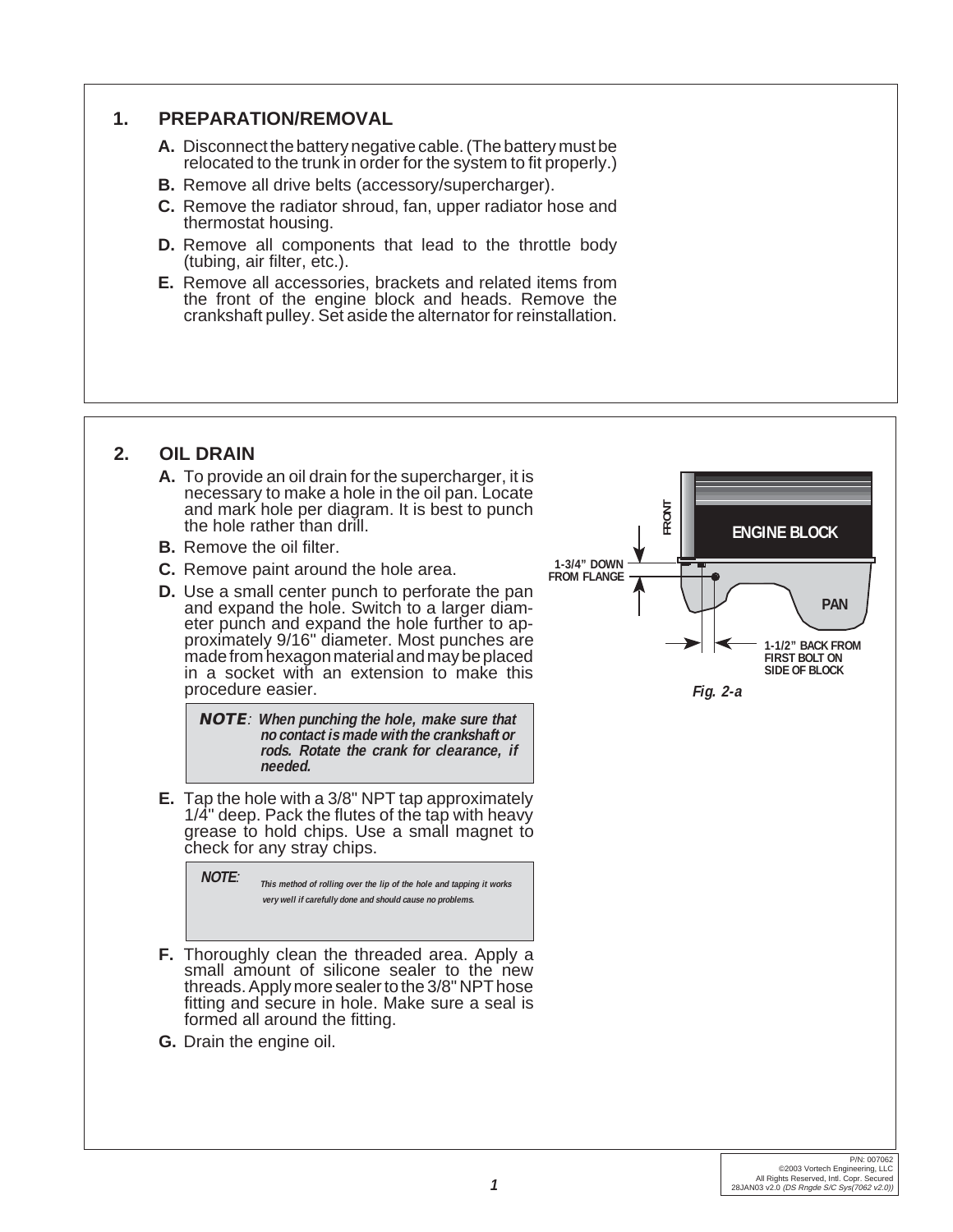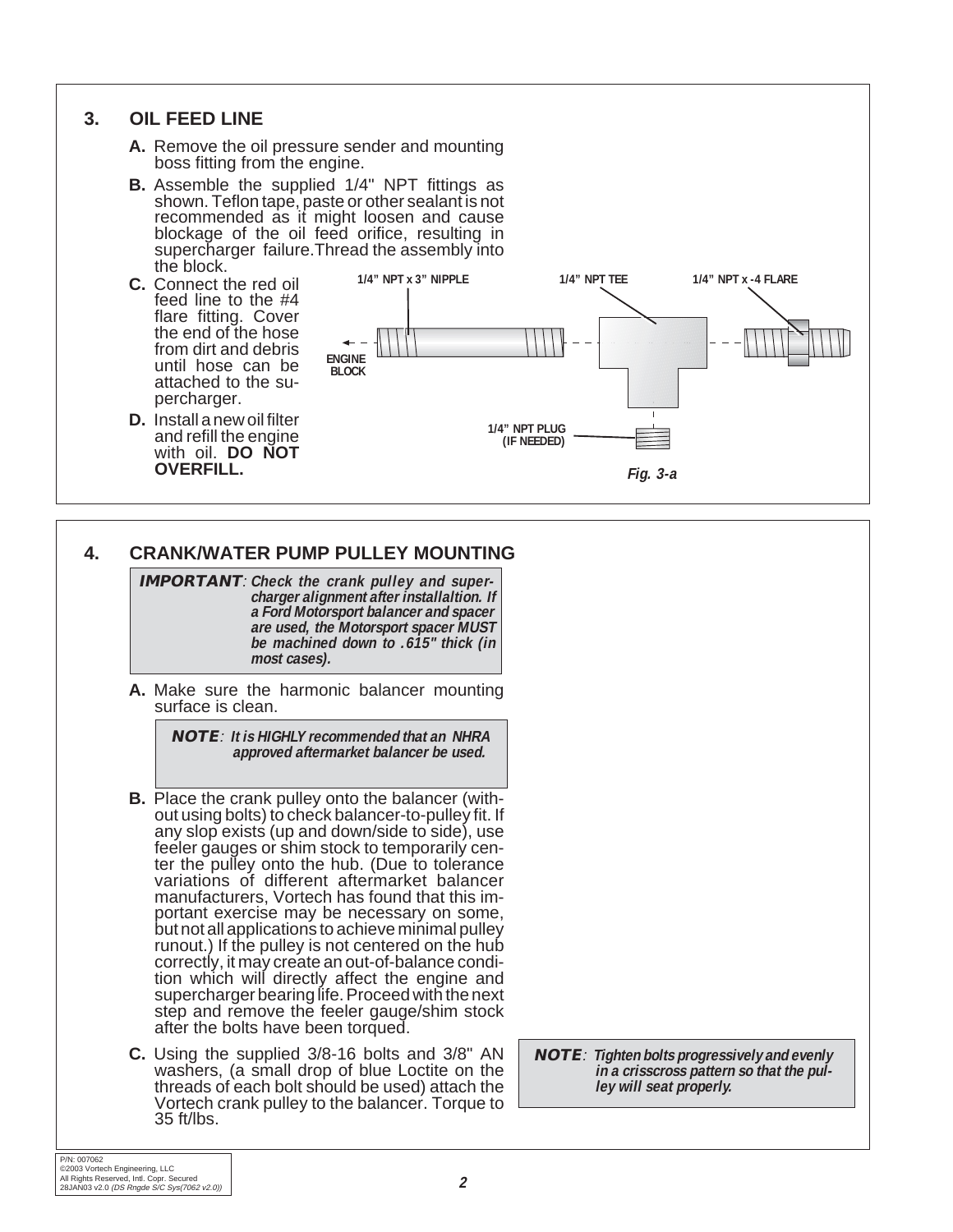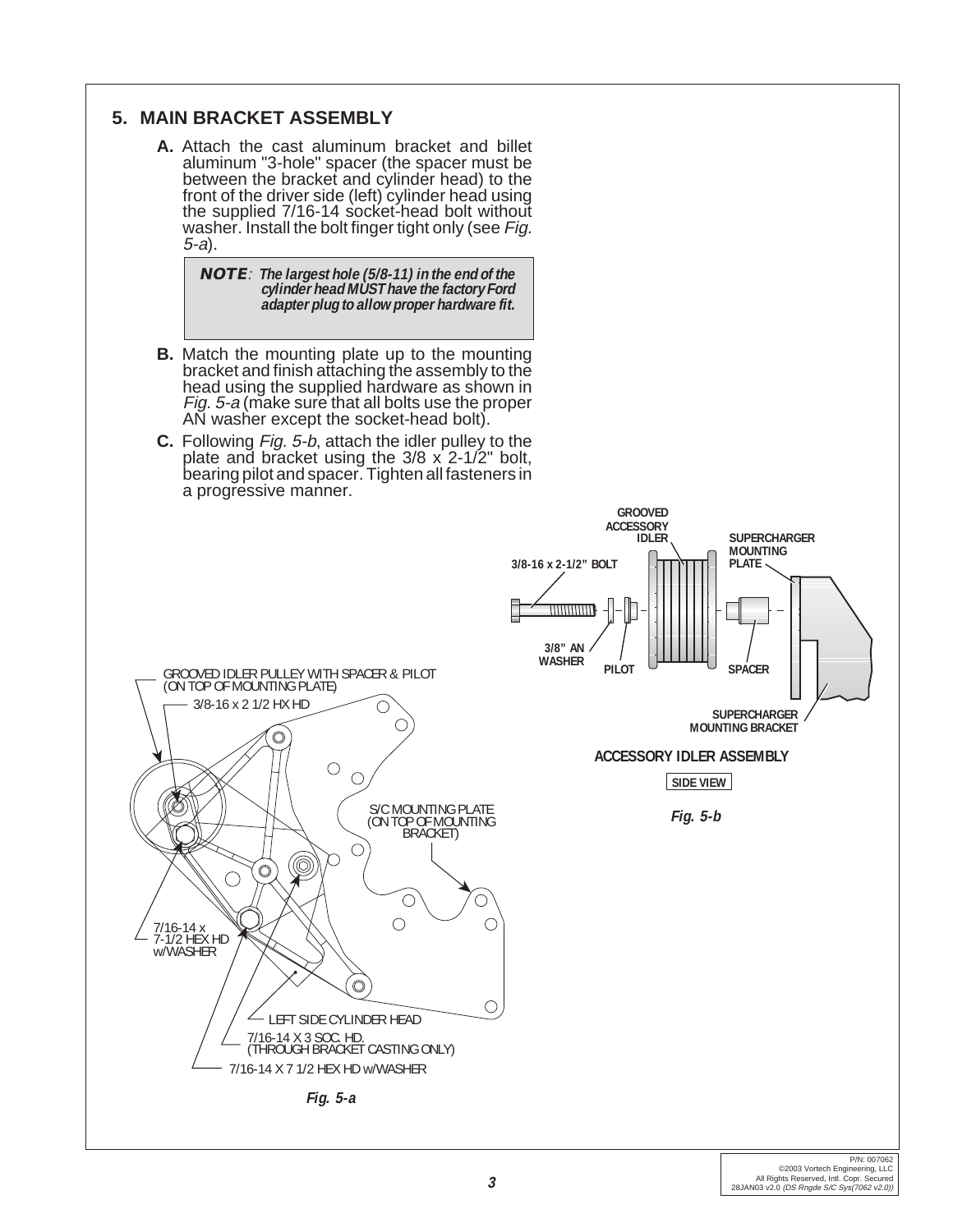#### **6. SUPERCHARGER MOUNTING**

- **A.** Place the oil drain hose onto the supercharger drain fitting and secure with a hose clamp. Arrange the clamp screw housing so it will not interfere with the mounting plate when installed.
- **B.** Secure the supercharger to the mounting plate with eight 3/8-16 x 1" bolts and AN washers. (See Fig. 6-a.)
- **C.** Attach the supplied belt tensioner hardware to the plate as shown in Figs. 6-b, 6-d.
- **D.** Attach the supplied front mount plate and 1.309" spacers to the supercharger mounting plate and supercharger as shown in Fig. 6-b.
- **E.** Attach the supplied 4" idler as shown in Fig. 6-d).
- **F.** Connect the lower end of the oil drain hose to the fitting on the pan and secure with a hose clamp. Trim hose length if necessary. (It is VERY important that the hose has NO dips or kinks.)
- **G.** Attach the supplied 1/8" NPT x 45° flare fitting and oil feed hose to the oil feed fitting on the supercharger. When tightening the fitting, use a 1/2" wrench on the oil feed base for support.

**WARNING:** When threading the 1/8" NPT x 45° flare fitting into the supercharger,<br>use engine oil on the pipe threads **for lubrication. Teflon tape, paste or other sealant is NOT recommended as it might loosen and cause blockage of the oil feed orifice, resulting in supercharger failure.**



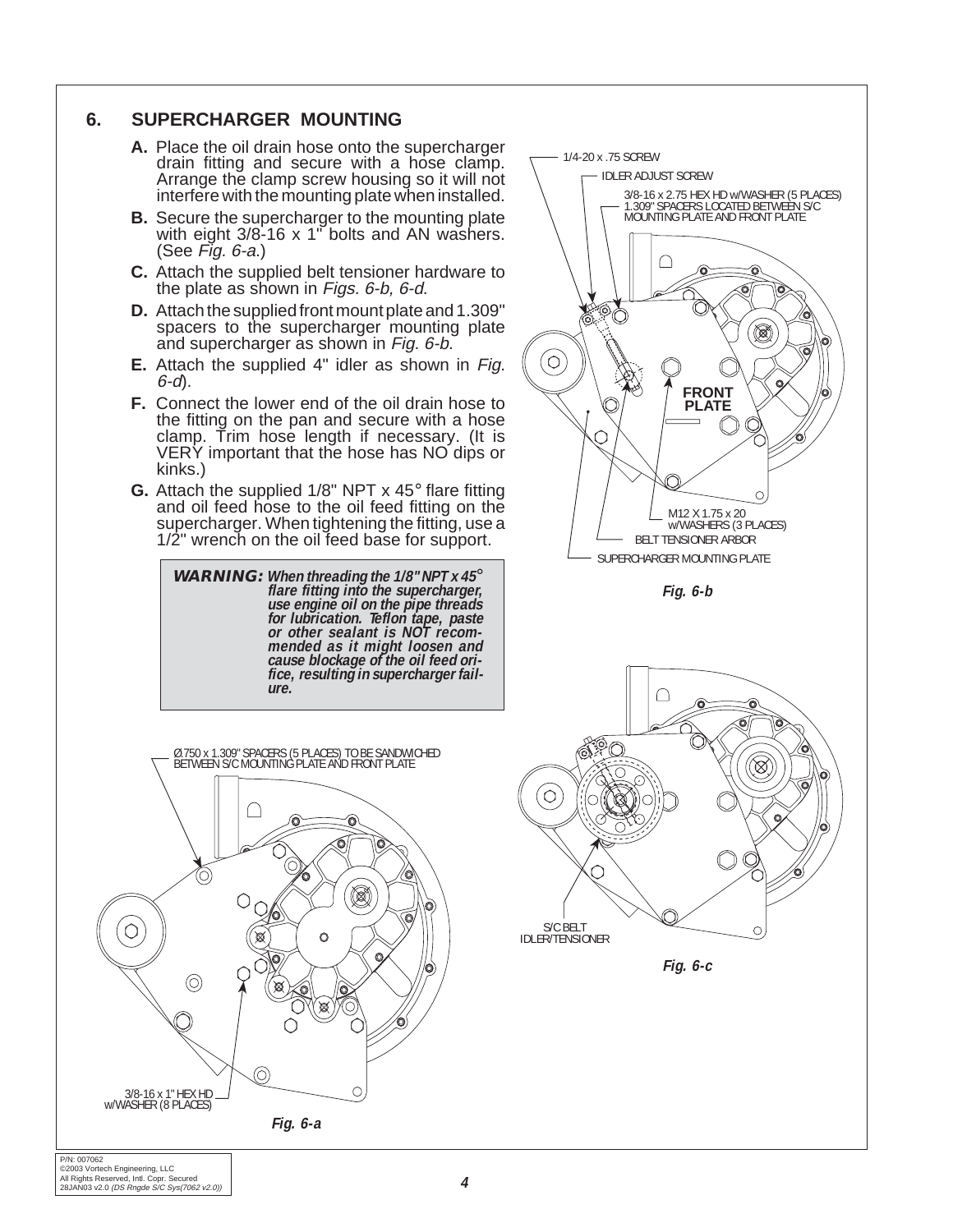

### **7. ALTERNATOR MOUNTING**

- **A.** Attach the Vortech aluminum bracket and billet aluminum "3 hole" spacer (the spacer must go between the bracket and cylinder head) to the right side cylinder head using the supplied hardware. Make sure that each fastener uses the proper AN washer, unless noted otherwise (see graphic).
- **B.** Attach the lower and upper alternator tabs to the bracket and mount the alternator. Thread the supplied 3/8-16 x 1" bolt and SAE washer through the back of the upper alternator tab to the alternator. (This is used to secure the unit after tensioning the belt.)
- **C.** Tighten all brackets to the head bolts and reattach electrical connection to the alternator.



### **8. SUPERCHARGER/ACCESSORY DRIVE BELTS**

- **A.** Route the accessory belt as shown. Tension the belt by rotating the alternator and tightening the upper bolt and pivot.
- **B.** Before installing the supercharger pulley onto the supercharger, make sure that the input shaft is lightly lubricated with a very small amount of grease or oil. Insert the supplied key into the keyway and slide onto the supercharger shaft. Secure the pulley onto the supercharger using the supplied retainer, 3/8-24 bolt and AN washer. (A

small drop of blue Loctite is recommended on the bolt threads.)

NOTE: **The supercharger pulley should be a slip fit at 70**° **F. If pulley-to-shaft fit is tight, slightly heat the pulley until it slips easily onto the shaft. At NO point should the pulley be hammered or pried off or onto the shaft.**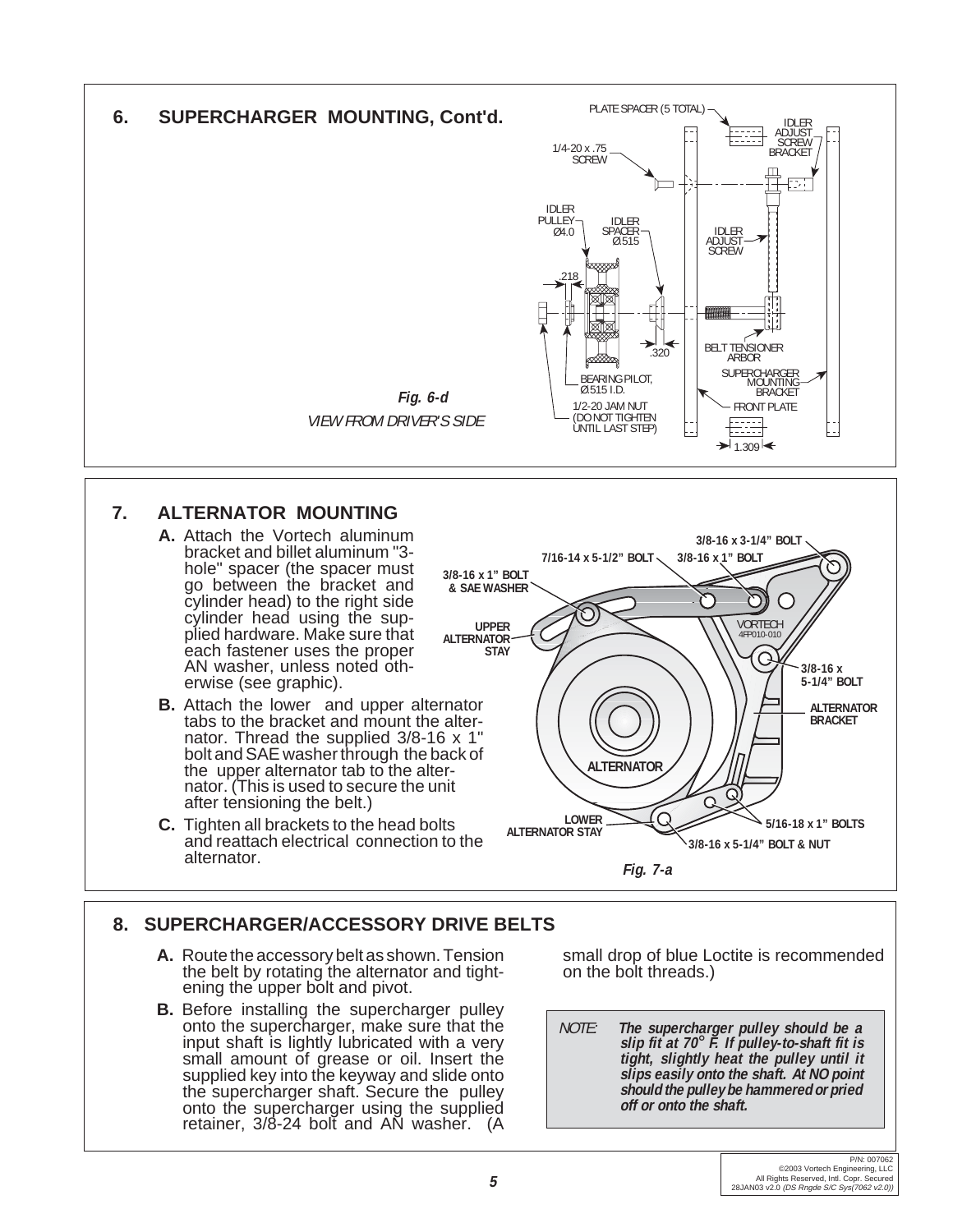#### **8. SUPERCHARGER/ACCESSORY DRIVE BELTS, Cont'd.**

- **C.** Fit the supercharger drive belt over the new crank pulley and supercharger pulley.
- **D.** Make sure the 1/2-20 jam nut previously threaded onto the tensioner arbor is threaded down almost all of the way, but not tight. The belt is tightened/loosened by rotating the belt tensioner adjustment screw. Tighten the belt until light resistance is felt in the belt tensioner adjustment screw. Proper belt tension is achieved when the belt can be twisted approximately 1/4 of a turn by hand. Adjust belt tension as needed. Do not over tension the belt.
- **E.** Tighten the 1/2-20 jam nut on the belt tensioner arbor.



**Fig. 8-a**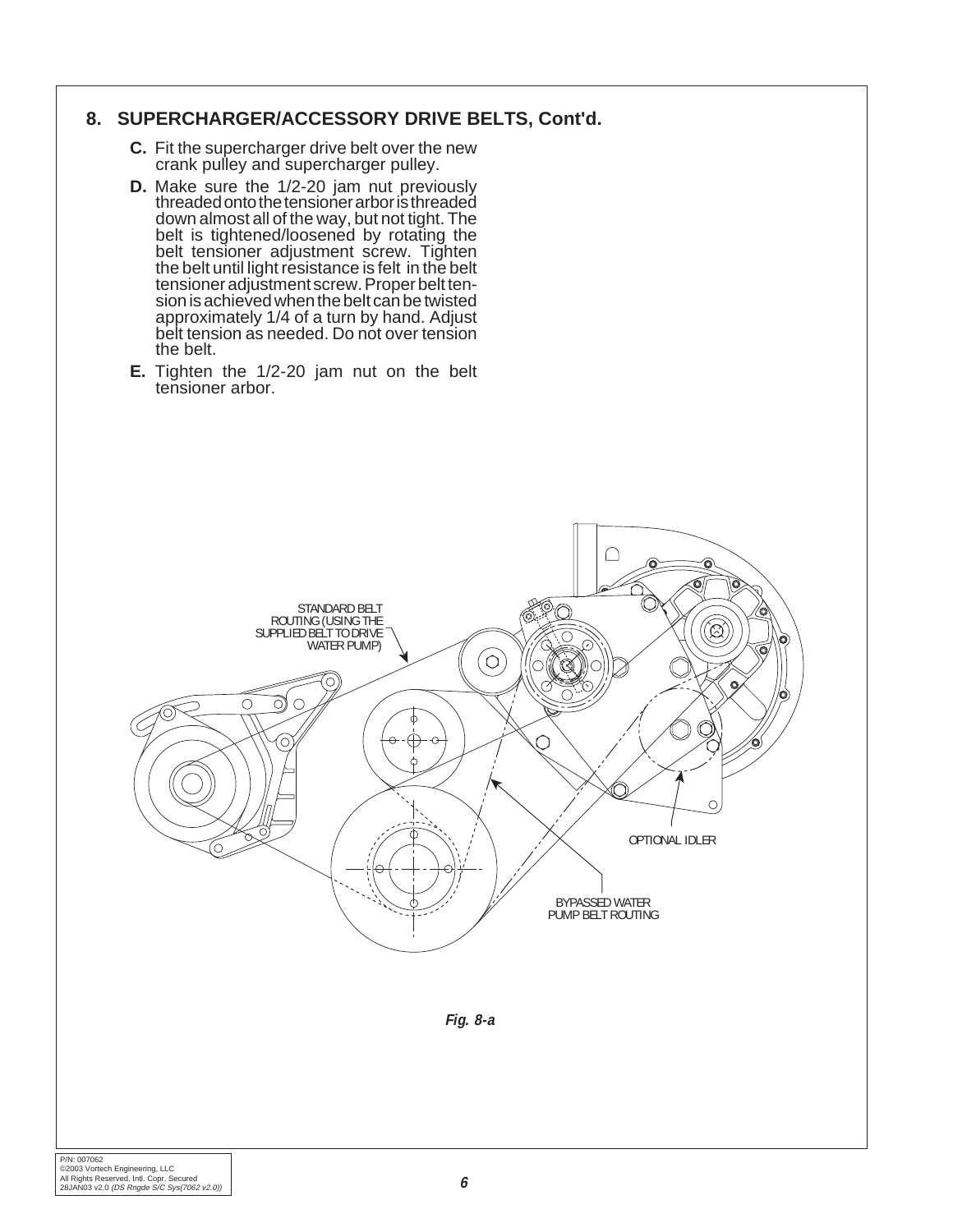

**WARNING: Do not attempt to operate the vehicle until ALL components are installed and ALL operations are completed including the final check.**

#### **10. FINAL CHECK**

- **A.** Reconnect the battery.
- **B.** Check all fittings, nuts, bolts and clamps for tightness. Pay particular attention to oil and fuel lines around moving parts, sharp edges and exhaust system parts. Make sure all wires and lines are properly secured with clamps or tie wraps.
- **C.** Check all fluid levels.
- **D.** Start engine and allow to idle a few minutes, then shut off.
- **E.** Recheck to be sure that no hoses, wires, etc. are near exhaust headers or moving parts and for signs of any fluid leakage.
- **F. PLEASE TAKE SPECIAL NOTE:** Operating the vehicle without ALL the subassemblies completely and properly installed may cause **FAIL-URE OF MAJOR COMPONENTS.**
- **G.** Test drive the vehicle.

**Fig. 9-a**

**THERMOSTAT HOUSING**

**3"**